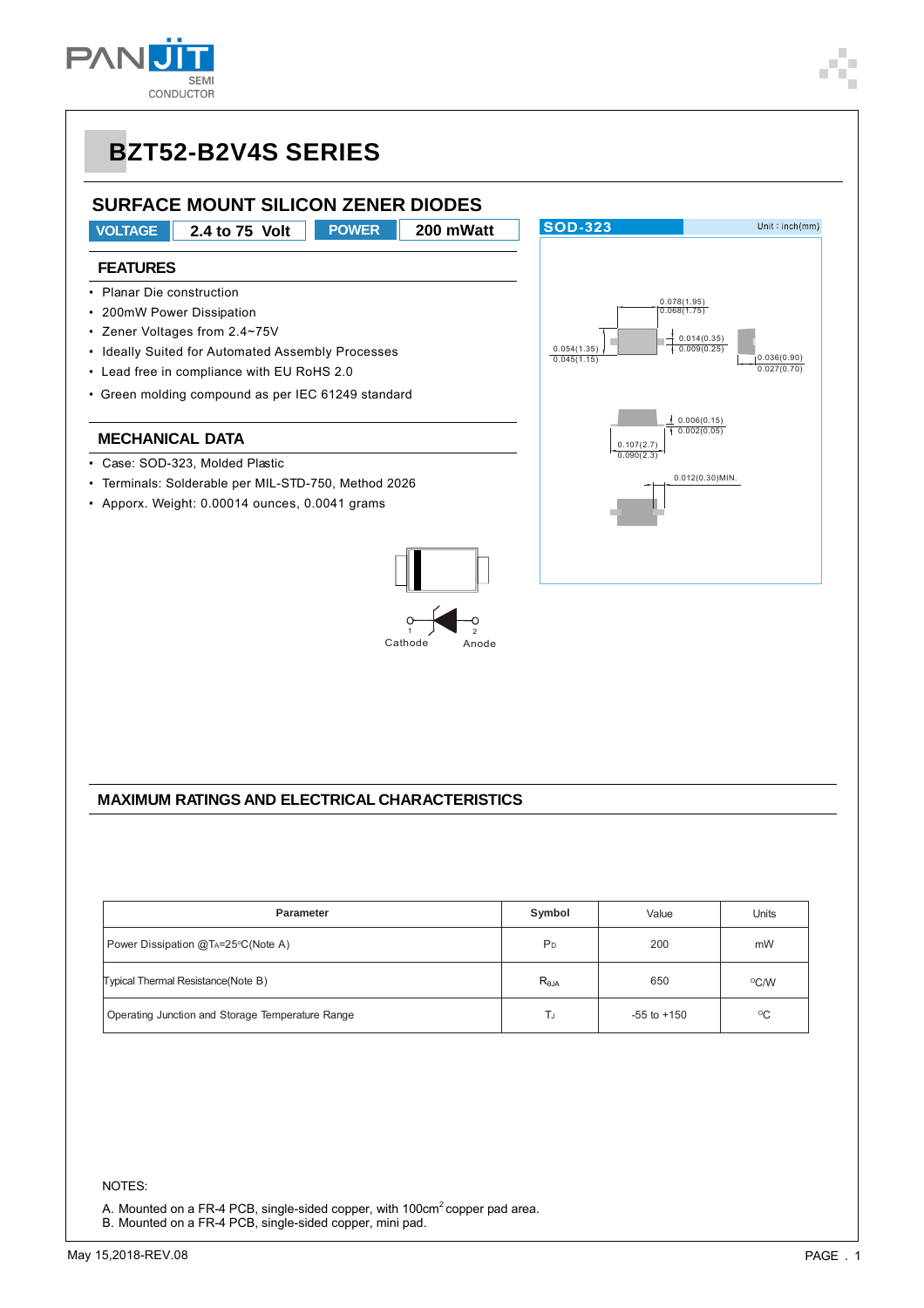

# **BZT52-B2V4S SERIES**

| Part Number             | Nominal Zener Voltage |                 | Max. Zener Impedance |                |           |      | Max Reverse<br>Leakage Current |     | Marking |                |
|-------------------------|-----------------------|-----------------|----------------------|----------------|-----------|------|--------------------------------|-----|---------|----------------|
|                         |                       | $Vz \otimes Iz$ |                      |                | ZzT @ IzT |      | Zzk @ Izk                      |     | IR @ VR | Code           |
|                         | Nom. V                | Min. V          | Max. V               | Ω              | mA        | Ω    | mA                             | μA  | V       |                |
| 200 mWatts Zener Diodes |                       |                 |                      |                |           |      |                                |     |         |                |
| <b>BZT52-B2V4S</b>      | 2.4                   | 2.35            | 2.45                 | 85             | 5.0       | 600  | 1.00                           | 100 | 1.0     | W1             |
| <b>BZT52-B2V7S</b>      | 2.7                   | 2.64            | 2.75                 | 83             | 5.0       | 600  | 1.00                           | 75  | 1.0     | W <sub>2</sub> |
| <b>BZT52-B3S</b>        | 3.0                   | 2.94            | 3.06                 | 95             | 5.0       | 600  | 1.00                           | 50  | 1.0     | W3             |
| BZT52-B3V3S             | 3.3                   | 3.23            | 3.37                 | 95             | 5.0       | 600  | 1.00                           | 25  | 1.0     | W4             |
| BZT52-B3V6S             | 3.6                   | 3.52            | 3.67                 | 95             | 5.0       | 600  | 1.00                           | 15  | 1.0     | W <sub>5</sub> |
| BZT52-B3V9S             | 3.9                   | 3.82            | 3.98                 | 95             | 5.0       | 600  | 1.00                           | 10  | 1.0     | W6             |
| BZT52-B4V3S             | 4.3                   | 4.21            | 4.39                 | 95             | 5.0       | 600  | 1.00                           | 5.0 | 1.0     | W7             |
| BZT52-B4V7S             | 4.7                   | 4.61            | 4.79                 | 78             | 5.0       | 500  | 1.00                           | 5.0 | 1.0     | W8             |
| BZT52-B5V1S             | 5.1                   | 5.00            | 5.20                 | 60             | 5.0       | 480  | 1.00                           | 0.1 | 0.8     | W <sub>9</sub> |
| <b>BZT52-B5V6S</b>      | 5.6                   | 5.49            | 5.71                 | 40             | 5.0       | 400  | 1.00                           | 0.1 | 1.0     | WA             |
| <b>BZT52-B5V8S</b>      | 5.8                   | 5.68            | 5.92                 | 30             | 5.0       | 300  | 1.00                           | 0.1 | 1.5     | 85C            |
| BZT52-B6V2S             | 6.2                   | 6.08            | 6.32                 | 10             | 5.0       | 150  | 1.00                           | 0.1 | 2.0     | WB             |
| BZT52-B6V8S             | 6.8                   | 6.66            | 6.94                 | 8              | 5.0       | 80   | 1.00                           | 0.1 | 3.0     | <b>WC</b>      |
| <b>BZT52-B7V5S</b>      | 7.5                   | 7.35            | 7.65                 | $\overline{7}$ | 5.0       | 80   | 1.00                           | 0.1 | 5.0     | <b>WD</b>      |
| BZT52-B8V2S             | 8.2                   | 8.04            | 8.36                 | $\overline{7}$ | 5.0       | 80   | 1.00                           | 0.1 | 6.0     | WE             |
| <b>BZT52-B8V7S</b>      | 8.7                   | 8.53            | 8.87                 | $\overline{7}$ | 5.0       | 100  | 1.00                           | 0.1 | 6.5     | 87C            |
| BZT52-B9V1S             | 9.1                   | 8.92            | 9.28                 | 10             | 5.0       | 100  | 1.00                           | 0.1 | 7.0     | <b>WF</b>      |
| <b>BZT52-B10S</b>       | 10                    | 9.80            | 10.20                | 15             | 5.0       | 150  | 1.00                           | 0.1 | 7.5     | WG             |
| <b>BZT52-B11S</b>       | 11                    | 10.78           | 11.22                | 20             | 5.0       | 150  | 1.00                           | 0.1 | 8.5     | WH             |
| BZT52-B12S              | 12                    | 11.76           | 12.24                | 20             | 5.0       | 150  | 1.00                           | 0.1 | 9.0     | WI             |
| <b>BZT52-B13S</b>       | 13                    | 12.74           | 13.26                | 25             | 5.0       | 170  | 1.00                           | 0.1 | 10.0    | <b>WK</b>      |
| <b>BZT52-B14S</b>       | 14                    | 13.72           | 14.28                | 25             | 5.0       | 170  | 1.00                           | 0.1 | 10.5    | WJ             |
| <b>BZT52-B15S</b>       | 15                    | 14.70           | 15.30                | 30             | 5.0       | 200  | 1.00                           | 0.1 | 11.0    | WL             |
| BZT52-B16S              | 16                    | 15.68           | 16.32                | 40             | 5.0       | 200  | 1.00                           | 0.1 | 12.0    | <b>WM</b>      |
| <b>BZT52-B17S</b>       | 17                    | 16.66           | 17.34                | 40             | 5.0       | 200  | 1.00                           | 0.1 | 13.0    | 17C            |
| <b>BZT52-B18S</b>       | 18                    | 17.64           | 18.36                | 50             | 5.0       | 225  | 1.00                           | 0.1 | 14.0    | WN             |
| <b>BZT52-B20S</b>       | 20                    | 19.60           | 20.40                | 50             | 5.0       | 225  | 1.00                           | 0.1 | 15.0    | <b>WO</b>      |
| <b>BZT52-B22S</b>       | 22                    | 21.56           | 22.44                | 55             | 5.0       | 250  | 1.00                           | 0.1 | 17.0    | WP             |
| BZT52-B24S              | 24                    | 23.52           | 24.48                | 80             | 5.0       | 250  | 1.00                           | 0.1 | 18.0    | <b>WR</b>      |
| <b>BZT52-B27S</b>       | 27                    | 26.46           | 27.54                | 80             | 5.0       | 300  | 1.00                           | 0.1 | 20.0    | WS             |
| <b>BZT52-B28S</b>       | 28                    | 27.44           | 28.56                | 80             | 5.0       | 300  | 1.00                           | 0.1 | 22.0    | 28C            |
| <b>BZT52-B30S</b>       | 30                    | 29.40           | 30.60                | 80             | 5.0       | 300  | 1.00                           | 0.1 | 22.5    | WT             |
| BZT52-B33S              | 33                    | 32.34           | 33.66                | 80             | 5.0       | 325  | 1.00                           | 0.1 | 25.0    | WU             |
| BZT52-B36S              | 36                    | 35.28           | 36.72                | 90             | 5.0       | 350  | 1.00                           | 0.1 | 27.0    | <b>WW</b>      |
| BZT52-B39S              | 39                    | 38.22           | 39.78                | 90             | 5.0       | 350  | 1.00                           | 0.1 | 29.0    | WX             |
| BZT52-B43S              | 43                    | 42.14           | 43.86                | 100            | 5.0       | 375  | 1.00                           | 0.1 | 32.0    | WY.            |
| BZT52-B47S              | 47                    | 46.06           | 47.94                | 100            | 5.0       | 375  | 1.00                           | 0.1 | 35.0    | WZ             |
| <b>BZT52-B51S</b>       | 51                    | 49.98           | 52.02                | 100            | 5.0       | 400  | 1.00                           | 0.1 | 38.0    | XA             |
| <b>BZT52-B56S</b>       | 56                    | 54.88           | 57.12                | 135            | 2.5       | 1000 | 1.00                           | 0.1 | 42.0    | X <sub>2</sub> |
| BZT52-B62S              | 62                    | 60.76           | 63.24                | 150            | 2.5       | 1000 | 1.00                           | 0.1 | 46.0    | X3             |
| <b>BZT52-B68S</b>       | 68                    | 66.64           | 69.36                | 200            | $2.5\,$   | 1000 | 1.00                           | 0.1 | 51.0    | X4             |
| BZT52-B75S              | 75                    | 73.50           | 76.50                | 250            | 2.5       | 1000 | 1.00                           | 0.1 | 56.0    | X <sub>5</sub> |
|                         |                       |                 |                      |                |           |      |                                |     |         |                |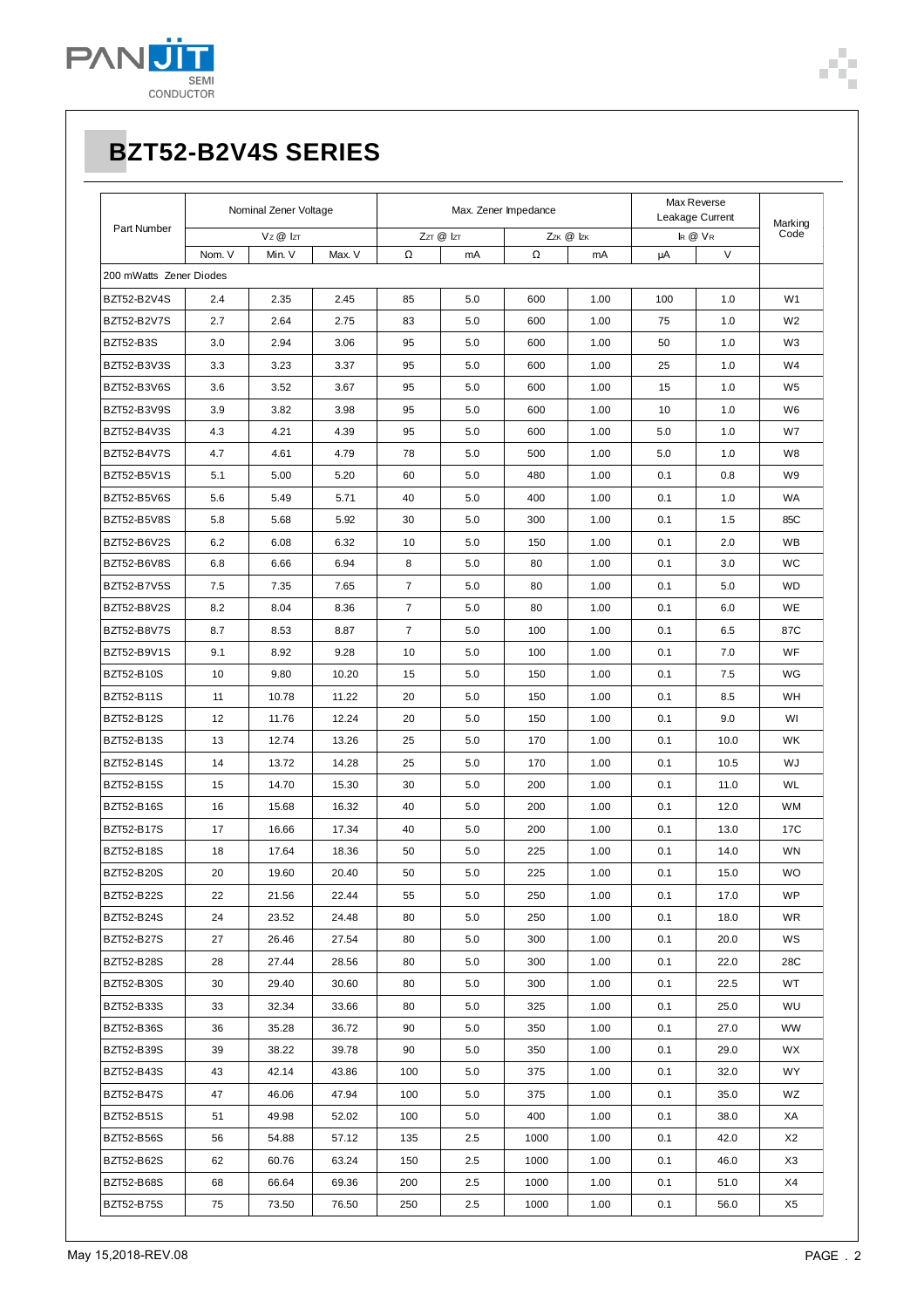

**BZT52-B2V4S SERIES**

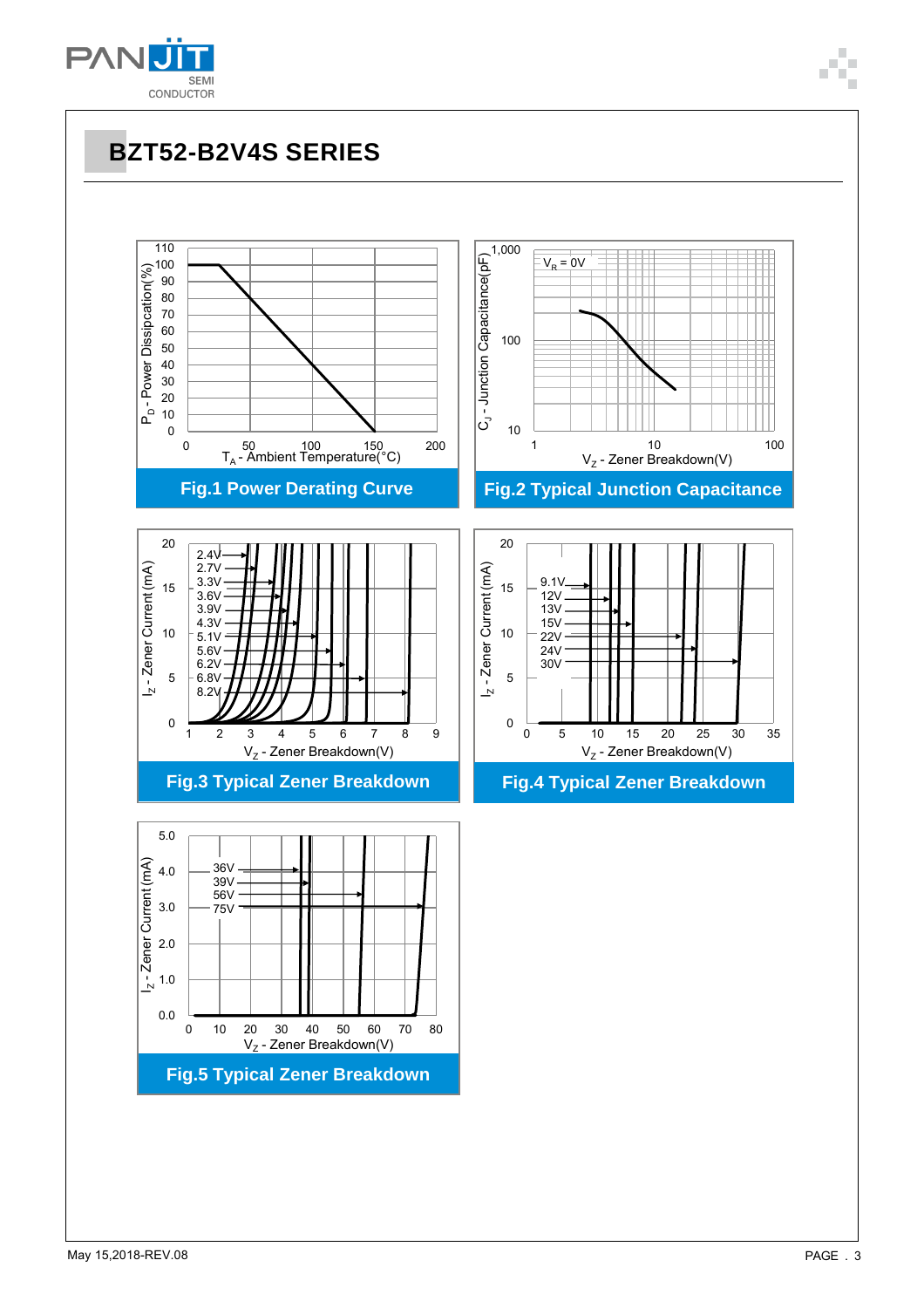

## **BZT52-B2V4S SERIES**

### **MOUNTING PAD LAYOUT**



#### **ORDER INFORMATION**

• Packing information

T/R - 12K per 13" plastic Reel

T/R - 5K per 7" plastic Reel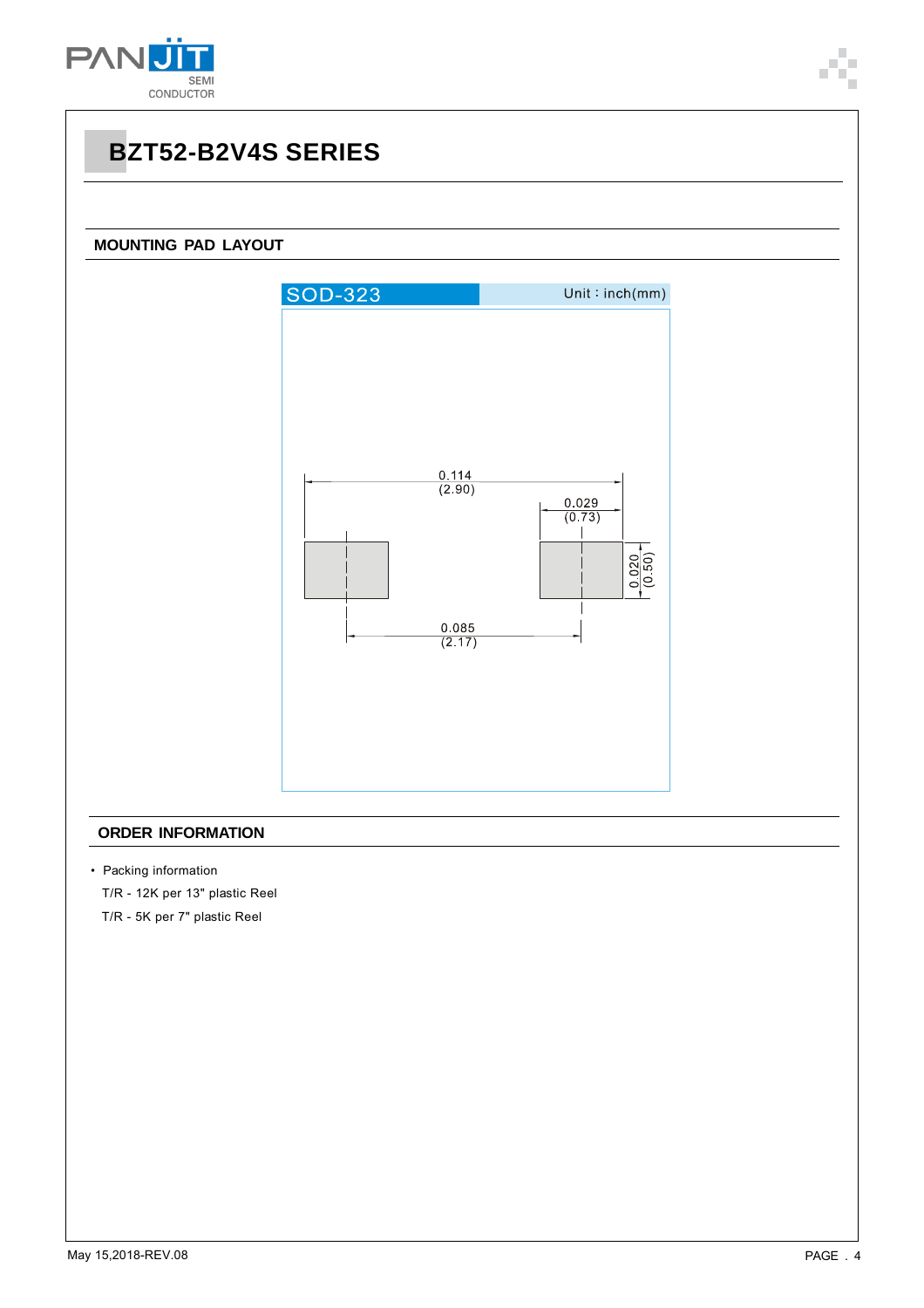



### **For example :**

**RB500V-40\_R2\_00001 Part No.**

二。<br>一 **Serial number**

т

**Version code means HF**

- **Packing size code means 13"**
- **Packing type means T/R**

| <b>Packing Code XX</b>                         |                        |                                            |              |                                                      | <b>Version Code XXXXX</b> |               |  |
|------------------------------------------------|------------------------|--------------------------------------------|--------------|------------------------------------------------------|---------------------------|---------------|--|
| <b>Packing type</b>                            | 1 <sup>st</sup> Code I | <b>Packing size code</b>                   |              | 2 <sup>nd</sup> Code HF or RoHS 1 <sup>st</sup> Code |                           | 2nd~5th Code  |  |
| <b>Tape and Ammunition Box</b><br>(T/B)        | A                      | N/A                                        | 0            | <b>HF</b>                                            | 0                         | serial number |  |
| <b>Tape and Reel</b><br>(T/R)                  | R                      | 7"                                         | 1            | <b>RoHS</b>                                          | 1                         | serial number |  |
| <b>Bulk Packing</b><br>(B/P)                   | В                      | 13"                                        | $\mathbf{2}$ |                                                      |                           |               |  |
| <b>Tube Packing</b><br>(T/P)                   |                        | 26mm                                       | X            |                                                      |                           |               |  |
| <b>Tape and Reel (Right Oriented)</b><br>(TRR) | S                      | 52mm                                       | γ            |                                                      |                           |               |  |
| <b>Tape and Reel (Left Oriented)</b><br>(TRL)  |                        | <b>PANASERT T/B CATHODE UP</b><br>(PBCU)   | U            |                                                      |                           |               |  |
| <b>FORMING</b>                                 | F                      | <b>PANASERT T/B CATHODE DOWN</b><br>(PBCD) | D            |                                                      |                           |               |  |